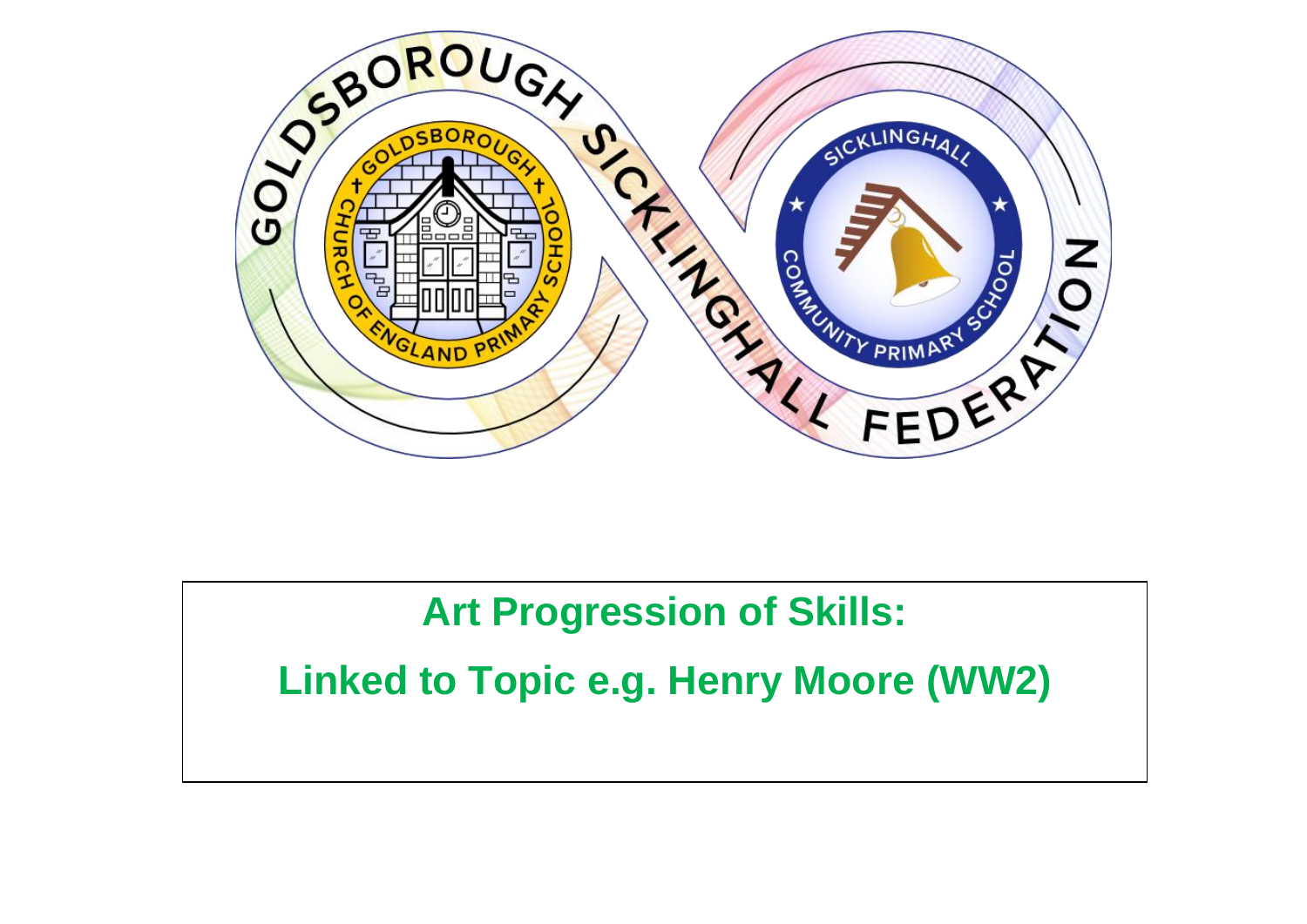|                                                                                                                                                | <b>Foundation Stage</b>                                                                                                                                                                                            | Year 1                                                                                                                                                                                           | Year <sub>2</sub>                                                                                                                                                                                                                                                                                       | Year 3                                                                                                                                                                                                                                                                                 | Year 4                                                                                                                                                                                                                                                                              | Year 5                                                                                                                                                                     | Year <sub>6</sub>                                                                                                                                                                                                                                     |
|------------------------------------------------------------------------------------------------------------------------------------------------|--------------------------------------------------------------------------------------------------------------------------------------------------------------------------------------------------------------------|--------------------------------------------------------------------------------------------------------------------------------------------------------------------------------------------------|---------------------------------------------------------------------------------------------------------------------------------------------------------------------------------------------------------------------------------------------------------------------------------------------------------|----------------------------------------------------------------------------------------------------------------------------------------------------------------------------------------------------------------------------------------------------------------------------------------|-------------------------------------------------------------------------------------------------------------------------------------------------------------------------------------------------------------------------------------------------------------------------------------|----------------------------------------------------------------------------------------------------------------------------------------------------------------------------|-------------------------------------------------------------------------------------------------------------------------------------------------------------------------------------------------------------------------------------------------------|
| <b>Colour and</b><br><b>Painting</b><br>Media-<br>pigment - paint,<br>inks,<br>pastels,<br>dyes etc and tools<br>to apply colour -<br>brushes, | Experiencing<br>and<br>using primary colours<br>to ensure they know<br>their names. Allow for<br>experimentation of<br>mixing. Learn the<br>names of different<br>tools<br>that<br>bring<br>colour, glue, pastels, | Ensure they know<br>the names of all<br>the colours. Begin<br>introduce<br>to<br>mixing of colours<br>to make<br>new<br>Find<br>colours.<br>of<br>collections<br>colour - different              | <b>Begin</b><br>to<br>describe colours<br>by objects<br>$\frac{1}{2}$<br>'raspberry pink,<br>sunshine yellow'.<br>Make as many<br>tones of<br>one<br>colour<br>as<br>possible<br>using                                                                                                                  | Build on KS1-<br>Extend exploring<br>colour mixing to<br>applying<br>colour<br>mixing.<br>Make<br>colour wheels to<br>show primary and<br>secondary                                                                                                                                    | Make the colours<br>shown<br>on<br>- a<br>commercial<br>colour chart. Mix<br>and<br>match<br>colours to those<br>in a work of art.<br>Work with one<br>colour against a                                                                                                             | shades, hue and mood.<br>and on different surfaces.                                                                                                                        | Controlling and experimenting<br>with particular qualities of tone,<br>Explore the use of texture in<br>colour (link to texture unit) with<br>sawdust, glue, shavings, sand                                                                           |
| sponges,<br>straws<br>etc                                                                                                                      | and paint, felt tips,<br>crayons.<br>Use a range of tools<br>make coloured<br>to<br>marks on paper -<br>glue sticks, sponges,<br>brushes, fingers.                                                                 | sorts of green,<br>blue, purple etc.<br>Use language to<br>evaluate<br>light/dark.<br>Continues<br>to<br>explore applying<br>with<br>colour<br>$\overline{a}$<br>range of tools for<br>enjoyment | colours<br>primary<br>white.<br>and<br>Darken<br>colours<br>without<br>using<br>black.<br>Mix<br>colours to match<br>of<br>those<br>the<br>natural world -<br>colours<br>that<br>might have a<br>defined<br>less<br>name.<br>Experience<br>using colour on a<br>large<br>scale,<br>A3/A2<br>playground. | colours. Introduce<br>different types of<br>brushes<br>for<br>specific purposes.<br>Begin to<br>apply<br>colour<br>using<br>dotting,<br>scratching,<br>splashing<br>to<br>imitate an artist.<br>Pointillism<br>control<br>over<br>coloured dots, so<br>tone and shading<br>is evident. | variety<br>of<br>backgrounds.<br>Observe colours<br>on hands and<br>faces - mix flesh<br>colours. Advise<br>and<br>question<br>suitable<br>equipment for the<br>task e.g. size of<br>paintbrush<br>or<br>paper needed.<br>Use colour to<br>reflect<br>mood<br>(Matisse,<br>Picasso) | and feelings.<br>heavy - add PVA to the paint.<br>Encourage<br>identification<br>equipment for a<br>or paper needed.<br>and application of it<br>(Pollock, Monet, Chagall) | Considering colour for purposes<br>Use colour to express moods<br>Explore the texture of paint -<br>very wet and thin or thick and<br>individual<br>suitable<br>of<br>particular<br>purpose e.g. size of paintbrush<br>Consider artists use of colour |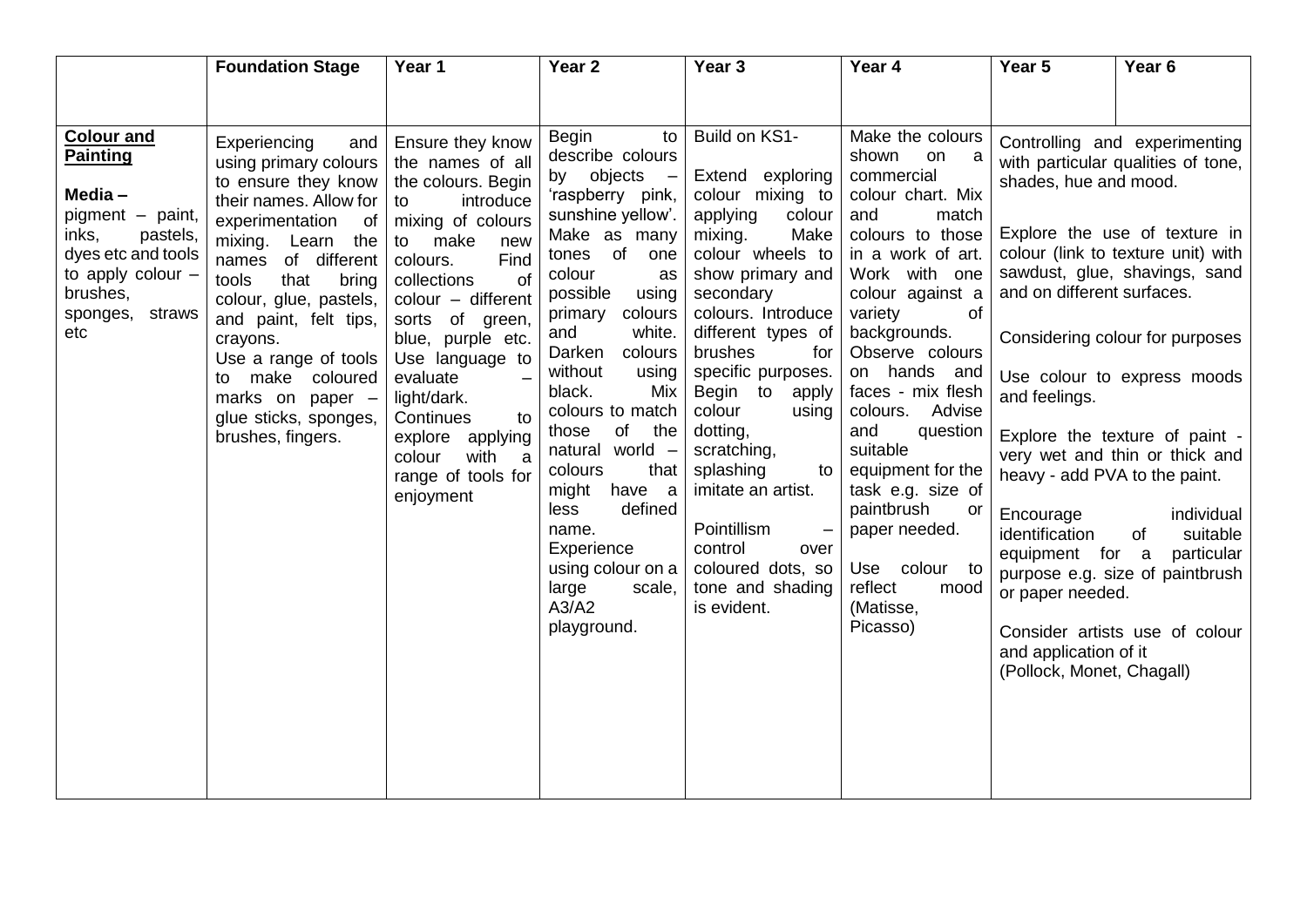| <b>Drawing</b>      | Begin to use a variety   | Use a variety of     | different<br>Layer  | Experiment with     | informed<br>Make  | Use a variety   | Demonstrate a     |
|---------------------|--------------------------|----------------------|---------------------|---------------------|-------------------|-----------------|-------------------|
|                     | of drawing tools $-$     | tools, inc. pencils, | media,<br>e.g.      | different grades of | choices<br>in     | of<br>source    | wide variety of   |
| Media-              | e.g. finger, stick,      | rubbers, crayons,    | crayons, pastels,   | pencil and other    | drawing including | for<br>material | ways to           |
| pencil,<br>wax,     | pencil,<br>coloured      | pastels, felt tips,  | felt tips, charcoal | implements.         | paper and media.  | their           | make different    |
| chalk, ink,<br>pen, | pencils,<br>pastels,     | charcoal,            | and ballpoint.      | Plan, refine and    | Alter and refine  | work. Work in   | marks with dry    |
| brushes, pastel     | chalk.                   | ballpoints, chalk    | Understand the      | alter<br>their      | drawings<br>and   | sustained<br>a  | and wet           |
|                     | Use drawings to tell a   | other dry<br>and     | basic use of a      | drawings as         | describe          | and             | media. Identify   |
|                     | story from retelling or  | media.               | sketchbook and      | necessary.          | changes using art | independent     | artists<br>who    |
|                     | from imagination.        | Use a sketchbook     | work out ideas      | Use<br>their        | vocabulary.       | way<br>from     | have worked in    |
|                     | Investigate different    | gather and<br>to     | for                 | sketchbook<br>to    | Collect images    | observation,    | a                 |
|                     | lines - thick, thin,     | collect artwork.     | drawings.           | collect and record  | and information   | experience      | similar way to    |
|                     | wavy, straight.          | Begin to explore     | for<br>Draw<br>a a  | visual information  | independently in  | and             | their own work.   |
|                     | Explore<br>different     | the use of line,     | sustained period    | from<br>different   | a sketchbook.     | imagination.    | Develop ideas     |
|                     | textures<br>and          | shape and colour     | of time from        | sources.            | Use research to   | Use<br>a        | using different   |
|                     | experiment with mark     |                      | the figure and      | for<br>Draw<br>a    | inspire drawings  | sketchbook to   | mixed<br>or       |
|                     | making to illustrate     |                      | real<br>objects,    | sustained period    | from              | develop         | media, using a    |
|                     | these.<br>Encourage      |                      | including           | of time at          | memory<br>and     | ideas.          | sketchbook.       |
|                     | accurate drawings of     |                      | single<br>and       | their own level.    | imagination.      | Explore<br>the  | Manipulate and    |
|                     | people that include all  |                      | grouped objects.    | Use<br>different    | Explore           | potential       | experiment        |
|                     | the visible parts of the |                      | Experiment with     | media to achieve    | relationships     | properties of   | with the          |
|                     | body. (head, hands,      |                      | the<br>visual       | variations          | between line and  | the             | elements of art:  |
|                     | fingers, where are       |                      | elements;           | in line, texture,   | tone, pattern and | visual          | line,<br>tone,    |
|                     | they?)                   |                      | line,<br>shape,     | tone,<br>colour,    | shape, line and   | elements,       | pattern,          |
|                     |                          |                      | pattern<br>and      | shape and           | texture           | line,<br>tone,  | texture,<br>form, |
|                     |                          |                      | colour.             | pattern.            |                   | pattern,        | colour<br>space,  |
|                     |                          |                      |                     |                     |                   | texture, colour | and shape.        |
|                     |                          |                      |                     |                     |                   | and shape.      |                   |
|                     |                          |                      |                     |                     |                   |                 |                   |
|                     |                          |                      |                     |                     |                   |                 |                   |
|                     |                          |                      |                     |                     |                   |                 |                   |
|                     |                          |                      |                     |                     |                   |                 |                   |
|                     |                          |                      |                     |                     |                   |                 |                   |
|                     |                          |                      |                     |                     |                   |                 |                   |
|                     |                          |                      |                     |                     |                   |                 |                   |
|                     |                          |                      |                     |                     |                   |                 |                   |
|                     |                          |                      |                     |                     |                   |                 |                   |
|                     |                          |                      |                     |                     |                   |                 |                   |
|                     |                          |                      |                     |                     |                   |                 |                   |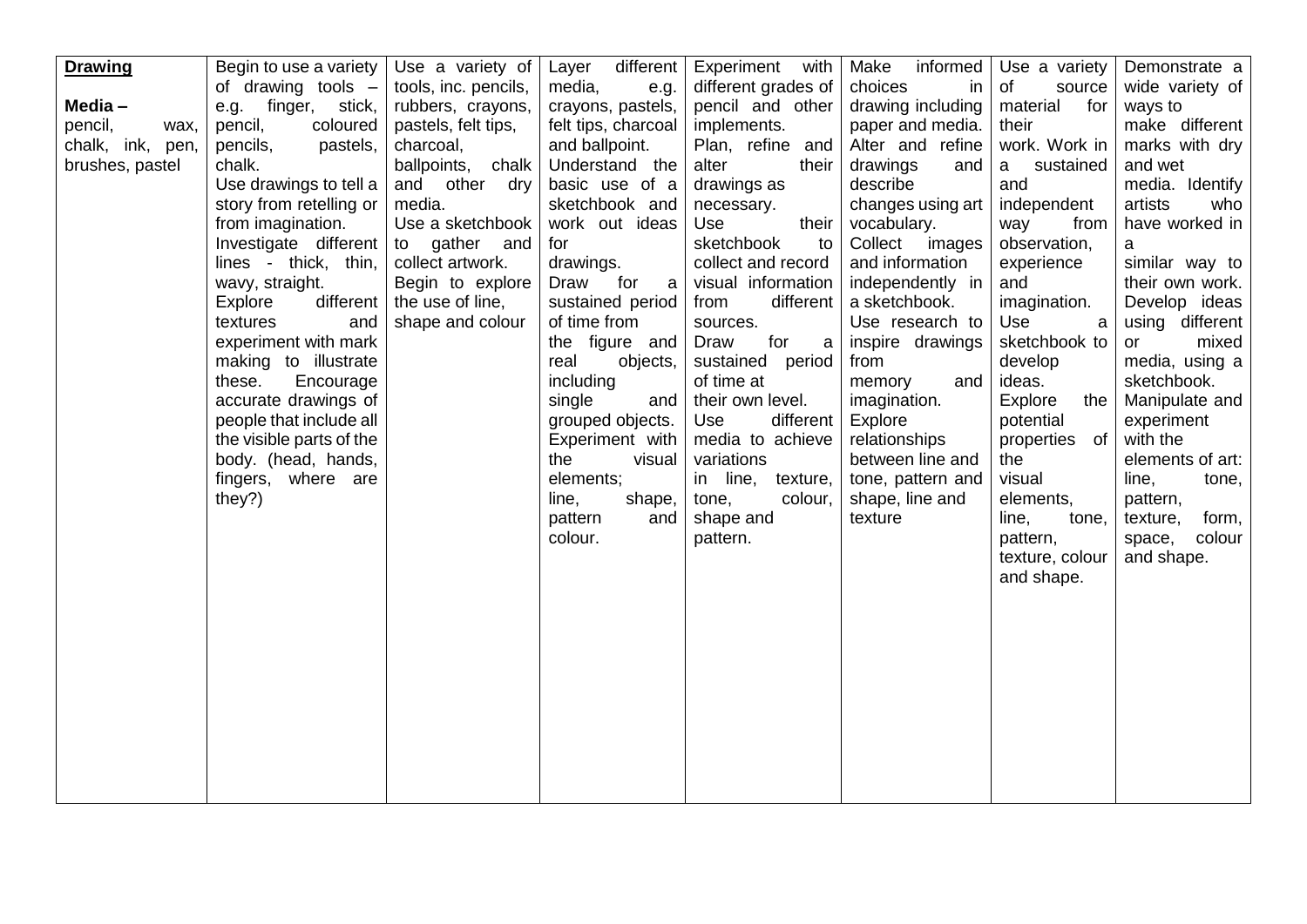| <b>Printing</b><br>Media $-$<br>fingers,<br>hands,<br>vegetables, card,<br>wood, string, lino,<br>clay, polystyrene<br>etc | rubbings<br>Make<br>showing a range of<br>and<br>textures<br>patterns.<br>Take<br>print<br>from<br>object:<br>leaf,<br>hand,<br>feet,<br>onion,<br>junk,<br>bark, modelling clay<br>etc. Produce simple<br>pictures by printing<br>objects.<br>Able to work from<br>imagination<br>and<br>observation.<br>Imprint onto a range<br>of<br>textures<br>newspaper, coloured<br>paper, plain paper,<br>into clay and dough<br>etc.<br>Print<br>with<br>block<br>colours. | Create<br>patterns<br>and pictures by<br>printing<br>from<br>objects<br>using<br>more than one<br>colour. (Klee)<br>Develop<br>impressed<br>images with some<br>added pencil or<br>decorative detail.<br>Relief printing -<br>string, card, etc.<br>Use<br>equipment<br>media<br>and<br>to<br>correctly,<br>produce<br>clean<br>image.<br>Use appropriate<br>language<br>to<br>describe<br>tools,<br>process, etc. | Use printmaking<br>as a means of<br>drawing. Create<br>order, symmetry,<br>irregularity.<br>Extends<br>repeating<br>patterns<br>overlapping,<br>two<br>using<br>contrasting<br>colours etc. Still<br>prints with a<br>growing range of<br>objects,<br>including<br>manmade<br>and<br>natural printing<br>tools. Talk simply<br>about own work<br>and that of other<br>artists. (Warhol,<br>Hokusai,<br>etc.)<br>Identify<br>the<br>different<br>forms<br>printing<br>takes:<br>books, pictures,<br>wallpaper,<br>fabrics, etc. | Use<br>the<br>and<br>equipment<br>media<br>with<br>increasing<br>confidence.<br>Use<br>relief<br>and<br>impressed printing<br>processes.<br>Use<br>sketchbook<br>for<br>recording<br>textures/patterns.<br>Use<br>language<br>appropriate<br>to<br>skill.<br>Discuss own work<br>and that of other<br>artists.<br>(packaging,<br>Hiroshige, Escher,<br>$etc.$ )<br>Explores images<br>through<br>monoprinting on a<br>variety of papers.<br>Explore<br>colour<br>mixing<br>through<br>overlapping colour<br>prints deliberately.<br>Pointillism | Use sketchbook<br>for<br>recording<br>textures/patterns.<br>Use<br>language<br>appropriate<br>to<br>skill.<br>Interpret<br>environmental<br>manmade<br>and<br>and<br>patterns<br>form.<br><b>Discuss</b><br>the<br>nature of effects<br>able to modify<br>and adapt print<br>work<br>as<br>progresses.<br>Explores images<br>and<br>recreates<br>texture through<br>deliberate<br>selection<br>of<br>materials<br>wallpaper, string,<br>polystyrene etc. | Experienced<br>in combining<br>prints<br>taken<br>from different<br>objects<br>to<br>produce<br>an<br>end<br>piece.<br>Experiment<br>with ideas, to<br>in<br>plan<br>sketchbook.<br>Experienced<br>in producing<br>pictorial and<br>patterned<br>prints.<br>Designs prints<br>fabrics,<br>for<br>book covers<br>and<br>wallpaper.<br>Makes<br>connections<br>between own<br>work<br>and<br>patterns<br>in<br>their<br>local<br>environment<br>(e.g. curtains,<br>wallpaper)<br>Discuss and<br>evaluate own<br>work and that<br>others.<br>of<br>(Morris,<br>labelling, etc.) | <b>Builds</b><br>up<br>drawings<br>and<br>images<br>of<br>whole or parts<br>of items using<br>various<br>techniques,<br>e.g. card, relief.<br>Recreates<br>a<br>scene<br>remembered,<br>observed<br>or<br>imagined,<br>through collage<br>printing.<br>Screen<br>printing.<br>Explore printing<br>techniques<br>using<br>by<br>various artists. |
|----------------------------------------------------------------------------------------------------------------------------|---------------------------------------------------------------------------------------------------------------------------------------------------------------------------------------------------------------------------------------------------------------------------------------------------------------------------------------------------------------------------------------------------------------------------------------------------------------------|--------------------------------------------------------------------------------------------------------------------------------------------------------------------------------------------------------------------------------------------------------------------------------------------------------------------------------------------------------------------------------------------------------------------|--------------------------------------------------------------------------------------------------------------------------------------------------------------------------------------------------------------------------------------------------------------------------------------------------------------------------------------------------------------------------------------------------------------------------------------------------------------------------------------------------------------------------------|-------------------------------------------------------------------------------------------------------------------------------------------------------------------------------------------------------------------------------------------------------------------------------------------------------------------------------------------------------------------------------------------------------------------------------------------------------------------------------------------------------------------------------------------------|----------------------------------------------------------------------------------------------------------------------------------------------------------------------------------------------------------------------------------------------------------------------------------------------------------------------------------------------------------------------------------------------------------------------------------------------------------|------------------------------------------------------------------------------------------------------------------------------------------------------------------------------------------------------------------------------------------------------------------------------------------------------------------------------------------------------------------------------------------------------------------------------------------------------------------------------------------------------------------------------------------------------------------------------|-------------------------------------------------------------------------------------------------------------------------------------------------------------------------------------------------------------------------------------------------------------------------------------------------------------------------------------------------|
|----------------------------------------------------------------------------------------------------------------------------|---------------------------------------------------------------------------------------------------------------------------------------------------------------------------------------------------------------------------------------------------------------------------------------------------------------------------------------------------------------------------------------------------------------------------------------------------------------------|--------------------------------------------------------------------------------------------------------------------------------------------------------------------------------------------------------------------------------------------------------------------------------------------------------------------------------------------------------------------------------------------------------------------|--------------------------------------------------------------------------------------------------------------------------------------------------------------------------------------------------------------------------------------------------------------------------------------------------------------------------------------------------------------------------------------------------------------------------------------------------------------------------------------------------------------------------------|-------------------------------------------------------------------------------------------------------------------------------------------------------------------------------------------------------------------------------------------------------------------------------------------------------------------------------------------------------------------------------------------------------------------------------------------------------------------------------------------------------------------------------------------------|----------------------------------------------------------------------------------------------------------------------------------------------------------------------------------------------------------------------------------------------------------------------------------------------------------------------------------------------------------------------------------------------------------------------------------------------------------|------------------------------------------------------------------------------------------------------------------------------------------------------------------------------------------------------------------------------------------------------------------------------------------------------------------------------------------------------------------------------------------------------------------------------------------------------------------------------------------------------------------------------------------------------------------------------|-------------------------------------------------------------------------------------------------------------------------------------------------------------------------------------------------------------------------------------------------------------------------------------------------------------------------------------------------|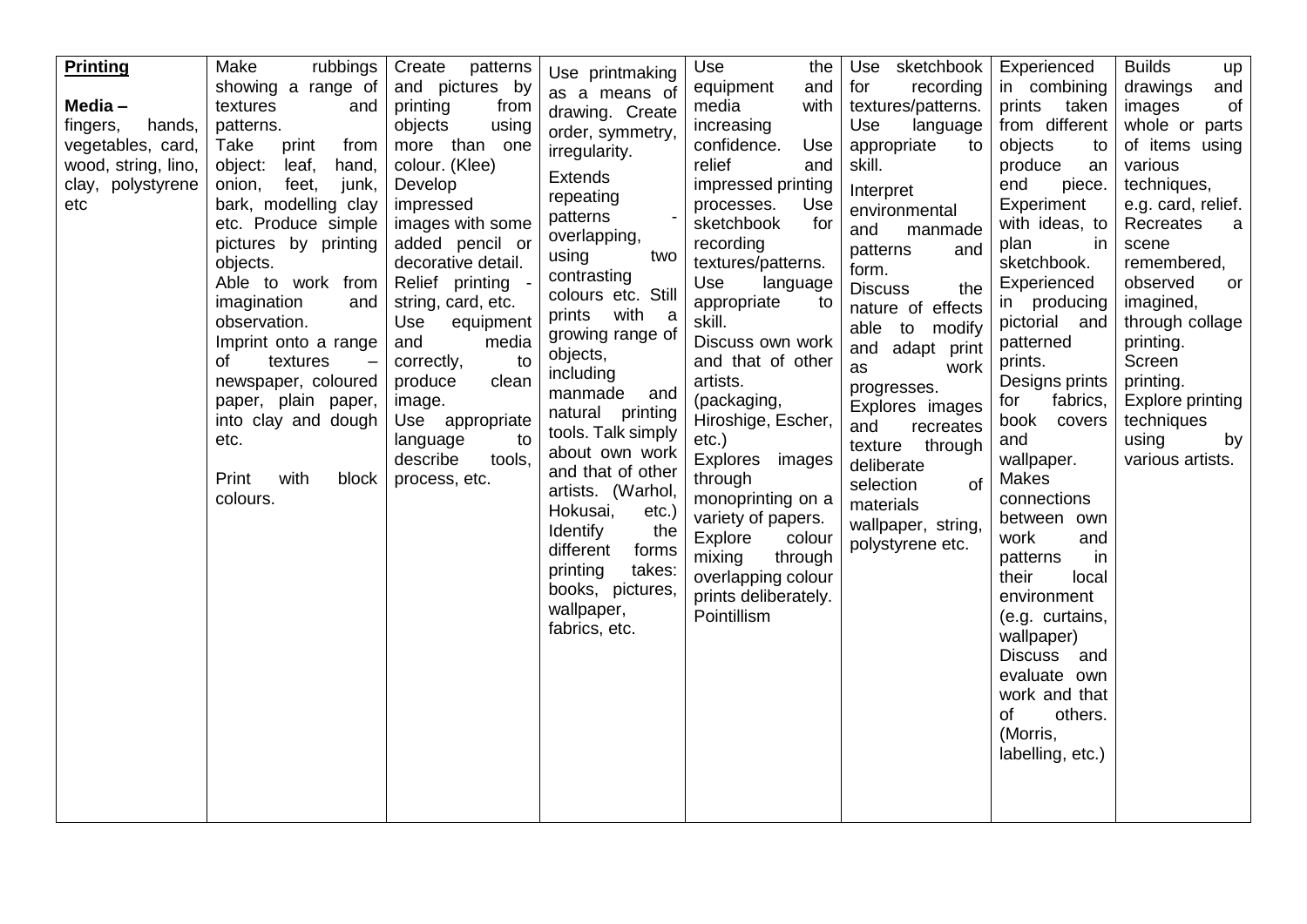| Textiles /<br>collage<br>Media-<br>collage, weaving,<br>threads,<br>fibres,<br>fabrics, surfaces,<br>wood, clay | Handling,<br>manipulating<br>and<br>using<br>enjoying<br>materials.<br>Simple<br>collages,<br>using paper, pasta,<br>beans and<br>larger<br>tactile things.<br>Selects, sorts, tears<br>and<br>glues<br>items<br>down. | Simple<br>paper<br>and/or<br>material<br>weaving using a<br>loom.Mix<br>card<br>colours and paint<br>strips of paper to<br>weave with. Add<br>the<br>objects<br>to<br>weaving - buttons,<br>twigs,<br>dried<br>flowers.<br>Explore colour in<br>weaving. Build on<br>skills of using<br>various materials<br>to make collages<br>$-using$<br>some<br>smaller<br>items.<br>Use texture to<br>provide<br>information $-$ e.g.<br>manmade/natural<br>materials,<br>a<br>'journey' of where<br>they have been<br>Sorts<br>etc.<br>according<br>to<br>specific qualities,<br>e.g. warm, cold,<br>shiny, smooth etc.<br><b>Discuss</b><br>how<br>textiles<br>create<br>things $-$ curtains,<br>clothing,<br>decoration. | <b>Build</b><br>on<br>in<br>experiences<br>Year 1. Develop<br>skills<br>0f<br>overlapping and<br>overlaying<br>to<br>effects.<br>create<br>Use large eyed<br>needles,<br>different<br>thicknesses<br>of<br>thread<br>and<br>different<br>sized<br>running stitches<br>to draw with.<br>Simple appliqué<br>attaching<br>work<br>material shapes<br>fabric with<br>to<br>running stitches.<br>Start to explore<br>other<br>simple<br>stitches<br>backstitch,<br>cross-stitch. Use<br>various collage<br>materials<br>to<br>make a specific<br>picture. | <b>Build</b><br>all<br>on<br>previous<br>experiences. Use<br>smaller<br>eyed<br>needles and finer<br>threads.<br>Use<br>colour to express<br>an idea in weaving<br>- seasons, moods,<br>or create a picture<br>swamp,<br>seascape.<br>Awareness of the<br>nature<br>of<br>materials<br>and<br>surfaces - fragile,<br>tough,<br>durable.<br>Tie dying, batik -<br>ways of colouring<br>patterning<br>or<br>material.<br>Look at artists<br>Linda<br>Caverley,<br>Ellen<br>Jackson,<br>Alison King | <b>Build</b><br>on<br>all<br>previous<br>experiences. Use<br>a wider variety of<br>stitches to 'draw'<br>with and develop<br>pattern<br>and<br>texture $-$ e.g. zig<br>zag stitch, chain<br>stitch,<br>seeding.<br>Start<br>to place<br>emphasis<br>more<br>observation<br>on<br>design of<br>and<br>textural art. Use<br>initial sketches to<br>aid<br>work.<br>Continue<br>experimenting<br>with<br>creating<br>mood,<br>feeling,<br>movement<br>and<br>areas of interest.<br>Look at fabrics<br>from<br>other<br>countries<br>and<br>discuss.<br>Compare<br>with<br><b>Discuss</b><br>own.<br>different types of<br>fabric. | Interpret<br>stories, music,<br>poems<br>and<br>use<br>environment<br>and<br>townscapes<br>as stimuli.<br>Select<br>and<br>use materials<br>to achieve a<br>specific<br>outcome.<br>Embellish<br>work, using a<br>variety<br>0f<br>techniques,<br>including<br>drawing,<br>painting and<br>printing on top<br>of<br>textural<br>work.<br>Consider<br>methods<br><b>of</b><br>making fabric.<br>Look at work<br>of other artists<br>using textiles<br>i.e,<br>molly<br>Williams, Jill<br>Denton, Linda<br>Caverley | Develops<br>experience in<br>embellishing,<br>pooling<br>together<br>experiences in<br>texture to<br>complete a<br>$piece -$<br>applique,<br>drawing,<br>sticking,<br>cutting, paint,<br>weaving,<br>layering etc.<br>Applies<br>knowledge of<br>different<br>techniques to<br>express<br>feelings.<br>Use found and<br>constructed<br>materials.<br>Work<br>collaboratively<br>on a larger<br>scale. |
|-----------------------------------------------------------------------------------------------------------------|------------------------------------------------------------------------------------------------------------------------------------------------------------------------------------------------------------------------|-------------------------------------------------------------------------------------------------------------------------------------------------------------------------------------------------------------------------------------------------------------------------------------------------------------------------------------------------------------------------------------------------------------------------------------------------------------------------------------------------------------------------------------------------------------------------------------------------------------------------------------------------------------------------------------------------------------------|------------------------------------------------------------------------------------------------------------------------------------------------------------------------------------------------------------------------------------------------------------------------------------------------------------------------------------------------------------------------------------------------------------------------------------------------------------------------------------------------------------------------------------------------------|--------------------------------------------------------------------------------------------------------------------------------------------------------------------------------------------------------------------------------------------------------------------------------------------------------------------------------------------------------------------------------------------------------------------------------------------------------------------------------------------------|--------------------------------------------------------------------------------------------------------------------------------------------------------------------------------------------------------------------------------------------------------------------------------------------------------------------------------------------------------------------------------------------------------------------------------------------------------------------------------------------------------------------------------------------------------------------------------------------------------------------------------|-------------------------------------------------------------------------------------------------------------------------------------------------------------------------------------------------------------------------------------------------------------------------------------------------------------------------------------------------------------------------------------------------------------------------------------------------------------------------------------------------------------------|-------------------------------------------------------------------------------------------------------------------------------------------------------------------------------------------------------------------------------------------------------------------------------------------------------------------------------------------------------------------------------------------------------|
|-----------------------------------------------------------------------------------------------------------------|------------------------------------------------------------------------------------------------------------------------------------------------------------------------------------------------------------------------|-------------------------------------------------------------------------------------------------------------------------------------------------------------------------------------------------------------------------------------------------------------------------------------------------------------------------------------------------------------------------------------------------------------------------------------------------------------------------------------------------------------------------------------------------------------------------------------------------------------------------------------------------------------------------------------------------------------------|------------------------------------------------------------------------------------------------------------------------------------------------------------------------------------------------------------------------------------------------------------------------------------------------------------------------------------------------------------------------------------------------------------------------------------------------------------------------------------------------------------------------------------------------------|--------------------------------------------------------------------------------------------------------------------------------------------------------------------------------------------------------------------------------------------------------------------------------------------------------------------------------------------------------------------------------------------------------------------------------------------------------------------------------------------------|--------------------------------------------------------------------------------------------------------------------------------------------------------------------------------------------------------------------------------------------------------------------------------------------------------------------------------------------------------------------------------------------------------------------------------------------------------------------------------------------------------------------------------------------------------------------------------------------------------------------------------|-------------------------------------------------------------------------------------------------------------------------------------------------------------------------------------------------------------------------------------------------------------------------------------------------------------------------------------------------------------------------------------------------------------------------------------------------------------------------------------------------------------------|-------------------------------------------------------------------------------------------------------------------------------------------------------------------------------------------------------------------------------------------------------------------------------------------------------------------------------------------------------------------------------------------------------|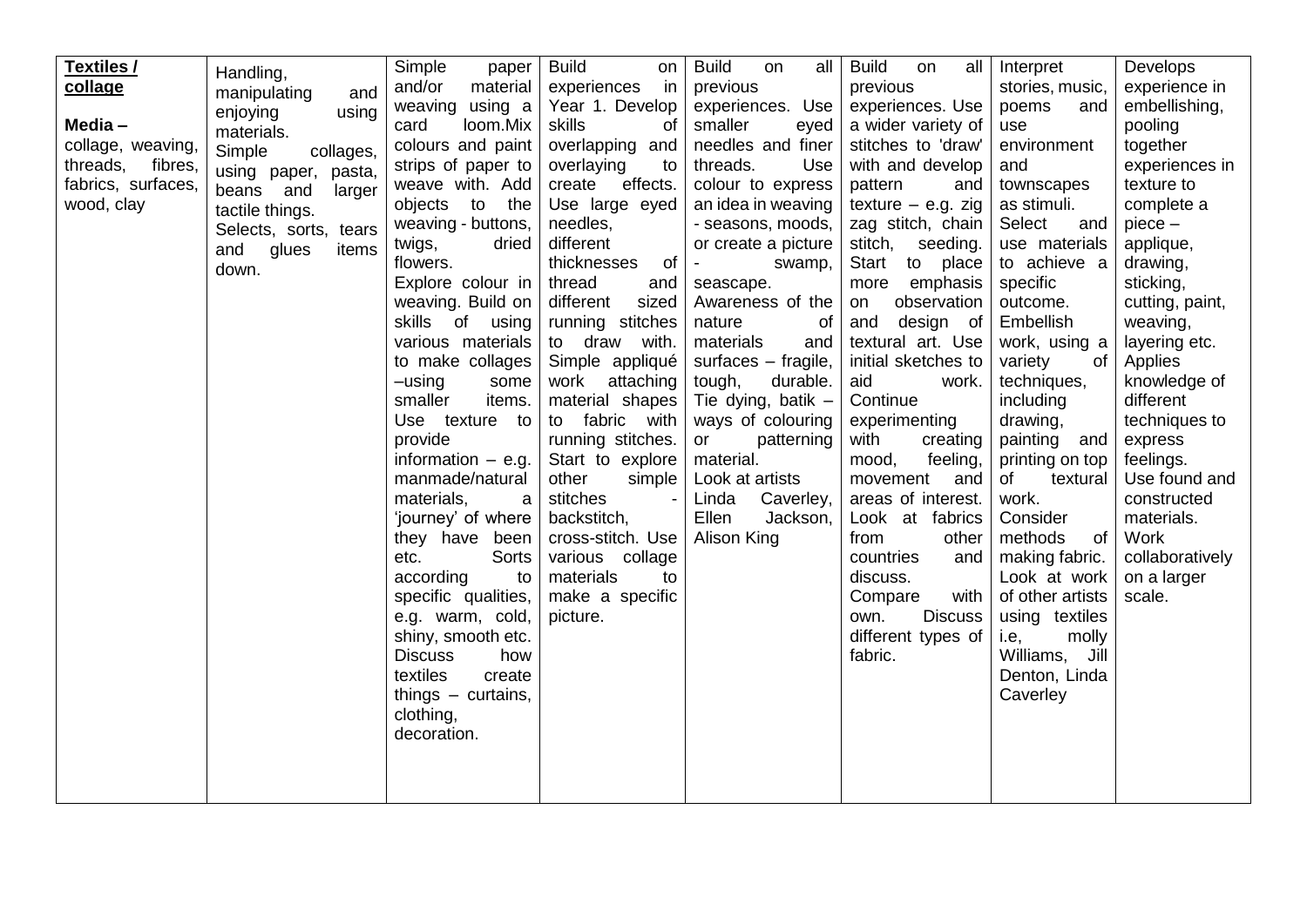| 3D form |                              | Manipulate clay in | Manipulate clay   | Join<br>clay         | informed<br>Make  | Describe<br>the | Develop<br>skills |
|---------|------------------------------|--------------------|-------------------|----------------------|-------------------|-----------------|-------------------|
|         | feeling,<br>Handling,        | a variety of ways, | for a variety of  | adequately<br>and    | choices about the | different       | in using<br>clay  |
|         | manipulating                 | rolling,<br>e.g.   | purposes,<br>inc. | work reasonably      | technique         | qualities       | including         |
|         | materials.                   | kneading<br>and    | thumb<br>pots,    | independently.       | chosen.           | involved<br>in  | slabs,<br>coils,  |
|         | Junk<br>Modelling.           | shaping.           | simple coil pots  | Construct<br>a       | Show<br>an        | modelling,      | slips, etc.       |
|         | Constructing<br>and          | Explore sculpture  | and models.       | simple clay base     | understanding of  | sculpture and   | Make a mould      |
|         | building from simple         | with a range of    | Build a textured  | for extending and    | shape, space and  | construction.   | and use plaster   |
|         | objects.                     | malleable media,   | relief<br>tile.   | modelling<br>other   | form.             | Use recycled,   | safely.           |
|         | <b>Pulls</b><br>apart<br>and | especially clay.   | Understand the    | shapes. Cut and      | Plan,<br>design,  | natural<br>and  | Create            |
|         | reconstructs.                | Experiment with,   | safety and basic  | join wood safely     | make and adapt    | man-made        | sculpture and     |
|         | Able to shape and            | construct and join | care              | and                  | models.<br>Talk   | materials<br>to | constructions     |
|         | model<br>from                | recycled, natural  | of materials and  | effectively.<br>Make | about their work  | create          | with increasing   |
|         | observation<br>and           | and<br>man-made    | tools.            | a simple<br>papier   | understanding     | sculpture.      | independence.     |
|         | imagination.                 | materials.         | Experiment with,  | mache<br>object.     | that it has been  | Plan<br>a       |                   |
|         | Impress and apply            | Explore<br>shape   | construct<br>and  | Plan, design and     | sculpted,         | sculpture       |                   |
|         | simple decoration.           | and form.          | recycled,<br>join | make models          | modelled<br>or    | through         |                   |
|         | Simple<br>language           |                    | natural and man-  |                      | constructed.      | drawing<br>and  |                   |
|         | created<br>through           |                    | made materials    |                      | Use a variety of  | other           |                   |
|         | discussion of feel,          |                    | more              |                      | materials.        | preparatory     |                   |
|         | size, look, smell etc.       |                    | confidently.      |                      |                   | work.           |                   |
|         |                              |                    |                   |                      |                   |                 |                   |
|         |                              |                    |                   |                      |                   |                 |                   |
|         |                              |                    |                   |                      |                   |                 |                   |
|         |                              |                    |                   |                      |                   |                 |                   |
|         |                              |                    |                   |                      |                   |                 |                   |
|         |                              |                    |                   |                      |                   |                 |                   |
|         |                              |                    |                   |                      |                   |                 |                   |
|         |                              |                    |                   |                      |                   |                 |                   |
|         |                              |                    |                   |                      |                   |                 |                   |
|         |                              |                    |                   |                      |                   |                 |                   |
|         |                              |                    |                   |                      |                   |                 |                   |
|         |                              |                    |                   |                      |                   |                 |                   |
|         |                              |                    |                   |                      |                   |                 |                   |
|         |                              |                    |                   |                      |                   |                 |                   |
|         |                              |                    |                   |                      |                   |                 |                   |
|         |                              |                    |                   |                      |                   |                 |                   |
|         |                              |                    |                   |                      |                   |                 |                   |
|         |                              |                    |                   |                      |                   |                 |                   |